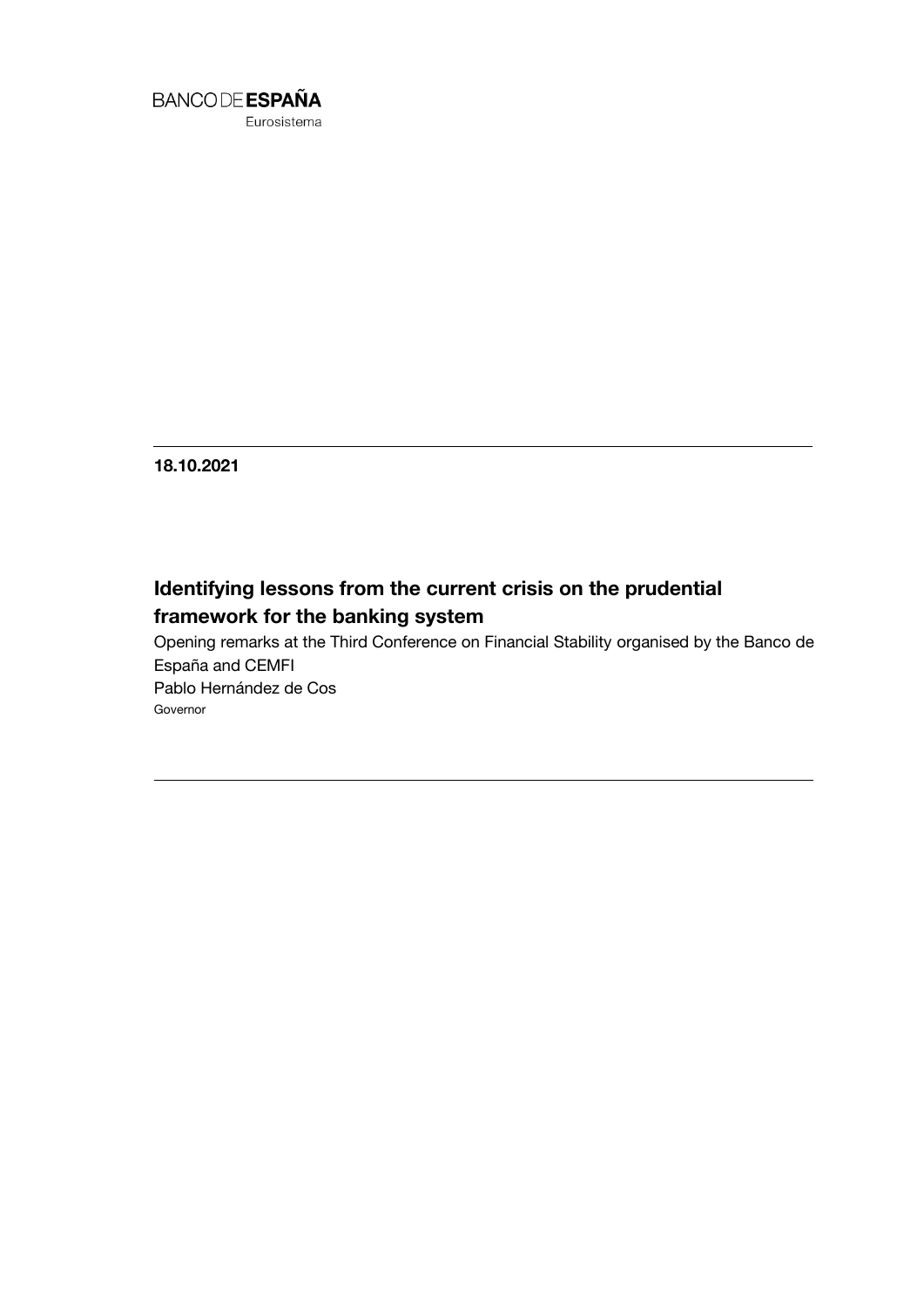Ladies and gentlemen, good afternoon.

Let me welcome you all to this Third Conference on Financial Stability, jointly organised by the Banco de España and the Centro de Estudios Monetarios y Financieros (CEMFI). This is the first physical conference we have been able to organize since the start of the pandemic and we all hope that this can also mark our return to normality, where physical interactions become the norm again and not the exception.

I would like to start by expressing my gratitude to Rafael Repullo, director of CEMFI, and to all the members of the scientific committee, responsible for promoting the conference and selecting the papers included in the programme. As in the previous two editions, you have assembled a commendable set of papers that combine empirical and theoretical evidence to explain some of the key events of these current extraordinary times. I am sure that the task of the scientific committee in selecting the twelve papers to be presented has not been a straightforward one, given the almost 150 submissions received.

And, of course, let me also thank our keynote speaker, Randal Quarles, for his willingness to attend our conference, and to Markus Brunnermeier, Jon Cunliffe and Jean-Pierre Landau, participants in our panel on Central Bank Digital Currencies and Financial Stability, for their readiness to join us today. I would further like to extend my gratitude to both the presenters and discussants of the different sessions we will be staging over these two days.

#### **Preliminary lessons learned from the COVID-19 pandemic**

1

Indeed, many of the papers that will be presented in this conference fit perfectly well with some of the main current priorities of both regulators and supervisors at the global level.

As a way to frame the discussion, let me use these initial remarks to refer briefly to the work of the Basel Committee on Banking Supervision (BCBS). And, in particular, on the efforts devoted to identify lessons learned from the impact of the current crisis on the functioning of the prudential framework for the banking system. The COVID-19 has been the first global test of the Basel reforms implemented after the Great Financial Crisis (GFC). So the debate has already started about whether or not these reforms have performed as intended. To contribute to this debate, the BCBS published last July a preliminary report on this topic<sup>1</sup>, whose conclusions have also contributed to a broader report prepared by the FSB.<sup>2</sup>

<sup>1</sup> Basel Committee on Banking Supervision (2021): "Early lessons from the Covid-19 pandemic on the Basel reforms", July.

<sup>2</sup> Financial Stability Board (2021) "Lessons learnt from the Covid-19 pandemic from a financial stability perspective: Interim report", July.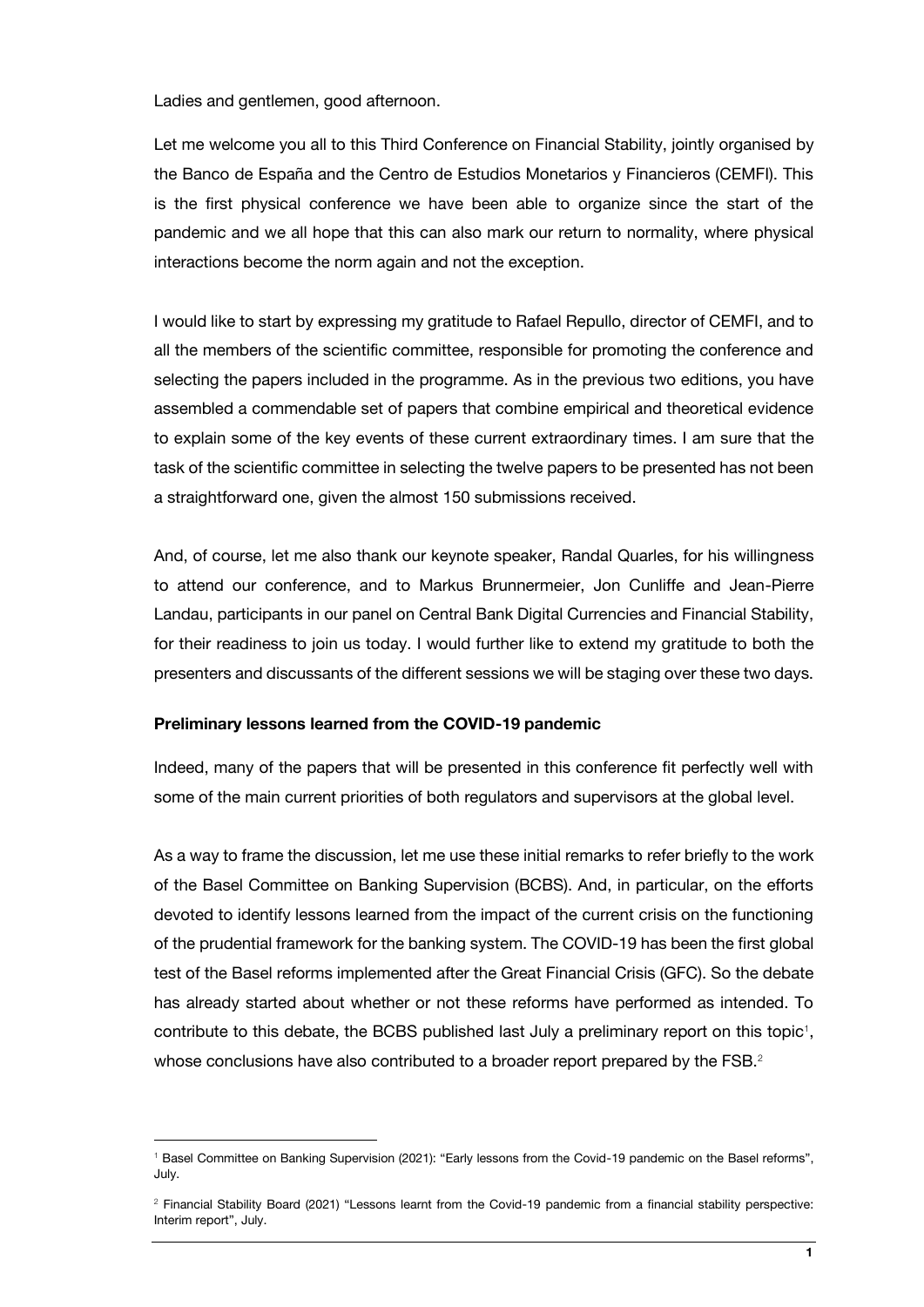But before describing the main features of this work, let me stress upfront three important considerations that make it difficult to extract robust or definitive conclusions at this stage.

First, the origin of the current shock is significantly different from the Global Financial Crisis (GFC) that motivated the Basel III reforms. The Basel III standards were not designed with a global pandemic in mind, but rather a crisis induced by the financial cycle.

Second, this shock has been accompanied by extensive and extraordinary monetary and fiscal support measures that, to a large extent, have also limited the impact on the banking sector.

Third, the crisis is far from over and its final impact on the banking sector and financial stability will foreseeably materialise as support measures are unwound.

With these considerations in mind, let me focus on three topics tackled in the COVID-19 early lessons report I referred to, and which are also generating discussions and reflections in global fora: (i) banking resilience; (ii) buffer usability; and (iii) procyclicality.

## *Resilience of the banking system during the pandemic*

A key objective of prudential regulation in general, and of the Basel framework in particular, is to build a resilient banking system that is able to absorb shocks and continue to support economic activity in the event such shocks materialize.

In this regard, the global banking system entered the COVID-19 pandemic on a more resilient footing than in the run-up to the GFC with stronger capital and liquidity levels, bolstered by the Basel III reforms. And one year and half into the crisis, banks´ capital and liquidity positions remain strong.

While market measures of bank resilience suggest that some banks experienced financial strains early in the pandemic, when market liquidity deteriorated and bank funding costs increased sharply, no internationally active bank has so far failed or required significant public sector funding since the onset of the pandemic. And the banking system has broadly maintained its provision of lending and other critical services to households and business.

Disentangling the effects of the regulatory framework on overall bank resilience from the extraordinary support measures applied during the pandemic is difficult. However, there are already some pieces of evidence that stress the importance of the role played by the former.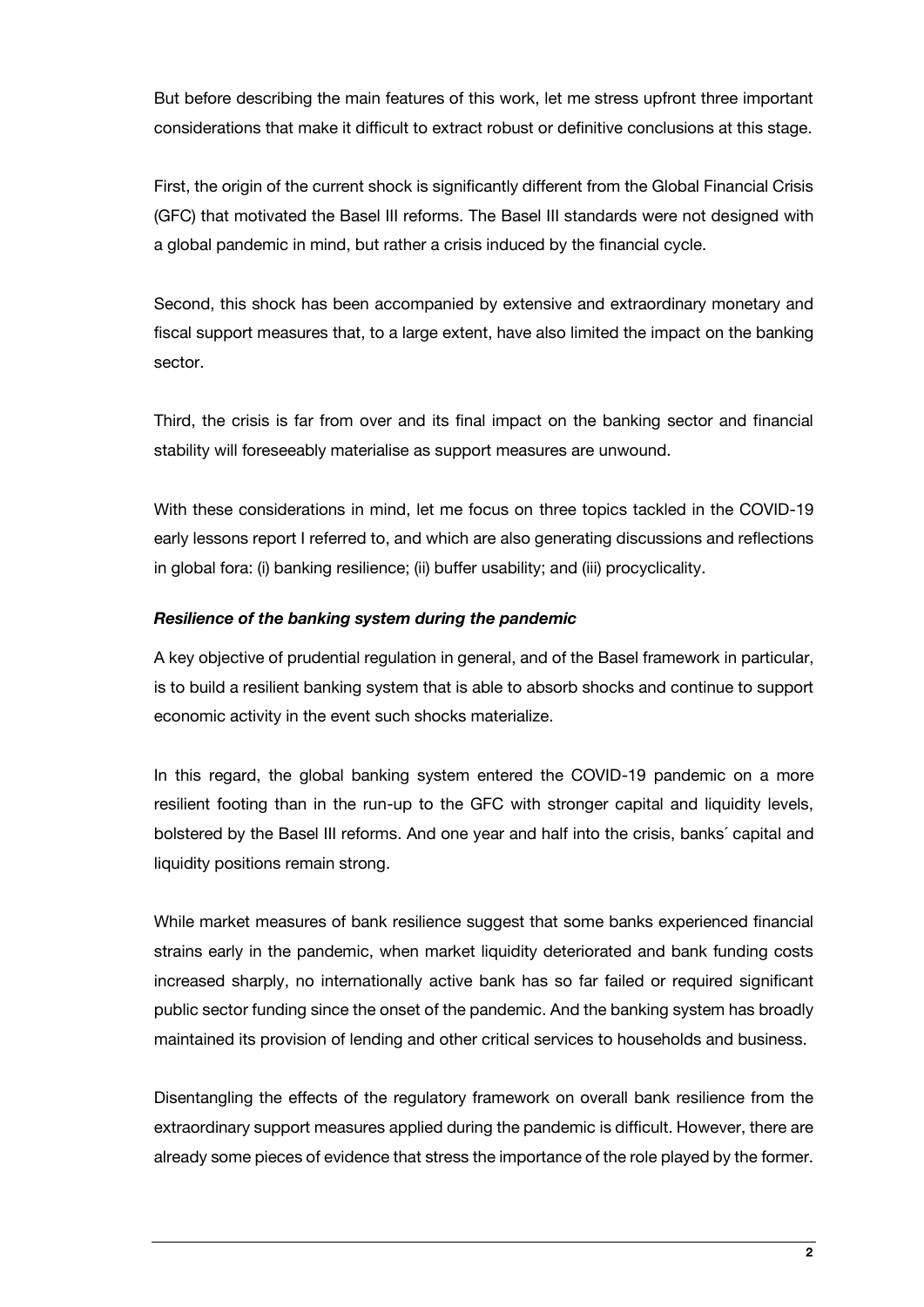First, we examined the extent to which Basel III reforms contributed to bank resilience by looking at the relationship between regulatory measures and market-based resilience metrics (for instance banks´ credit default swap (CDS) spreads) and/or lending. The analyses suggest that banks with higher capital ratios suffered smaller increases in CDS spreads in response to the pandemic. And it also indicates that more strongly capitalised banks showed greater increases in lending to businesses and households than other banks. Further, there is some additional evidence pointing out that the uptake of public support measures, such as loan guarantee programs, was higher for better-capitalised banks.<sup>3</sup>

On the role of the leverage ratio, while it has not yet been implemented by all member jurisdictions and was not binding for most banks during the pandemic, we examined whether banks that had a smaller amount of capital above leverage ratio requirement and, when applicable, buffers, were less active that other banks in financial market intermediation during the pandemic. In general, bank positions in government bond and repo markets remained stable or rose in response to the rapid surge in client demand for liquidity at the onset of the crisis, though there is some evidence that leverage ratio requirements may have reduced banks' incentives to mitigate the large imbalances that emerged in some markets. In this respect, several jurisdictions temporarily exempted central bank reserves from the leverage ratio calculation, which eased banks' balance sheet constraints on their intermediation capacity.

Another preliminary finding relates to the positive impact of dividend payment restrictions introduced by several jurisdictions last year. While such measures are not part of the Basel framework or any international standard, empirical results obtained for the case of the Spanish banking sector show that these restrictions, which could be viewed as akin to an increase in capital for banks, resulted in a positive impact on the supply of bank credit. Results also suggest that this measure complemented public support measures adopted in the form of public guarantees and has prevented the capital releases implemented by the prudential authorities from leading to higher dividend distribution to shareholders.<sup>4</sup>

Overall, we can conclude that the global banking system has been able to complement and support monetary and fiscal authorities' efforts to maintain economic activity during the pandemic, helping to absorb the shock rather than amplifying it, in opposition to what happened during the GFC.

l

<sup>3</sup> Banco de España, *mimeo.*

<sup>4</sup> D. Martínez-Miera and R. Vegas (2021) "Impact of the dividend distribution restriction on the flow of credit to nonfinancial corporations in Spain", Banco de España Economic Bulletin.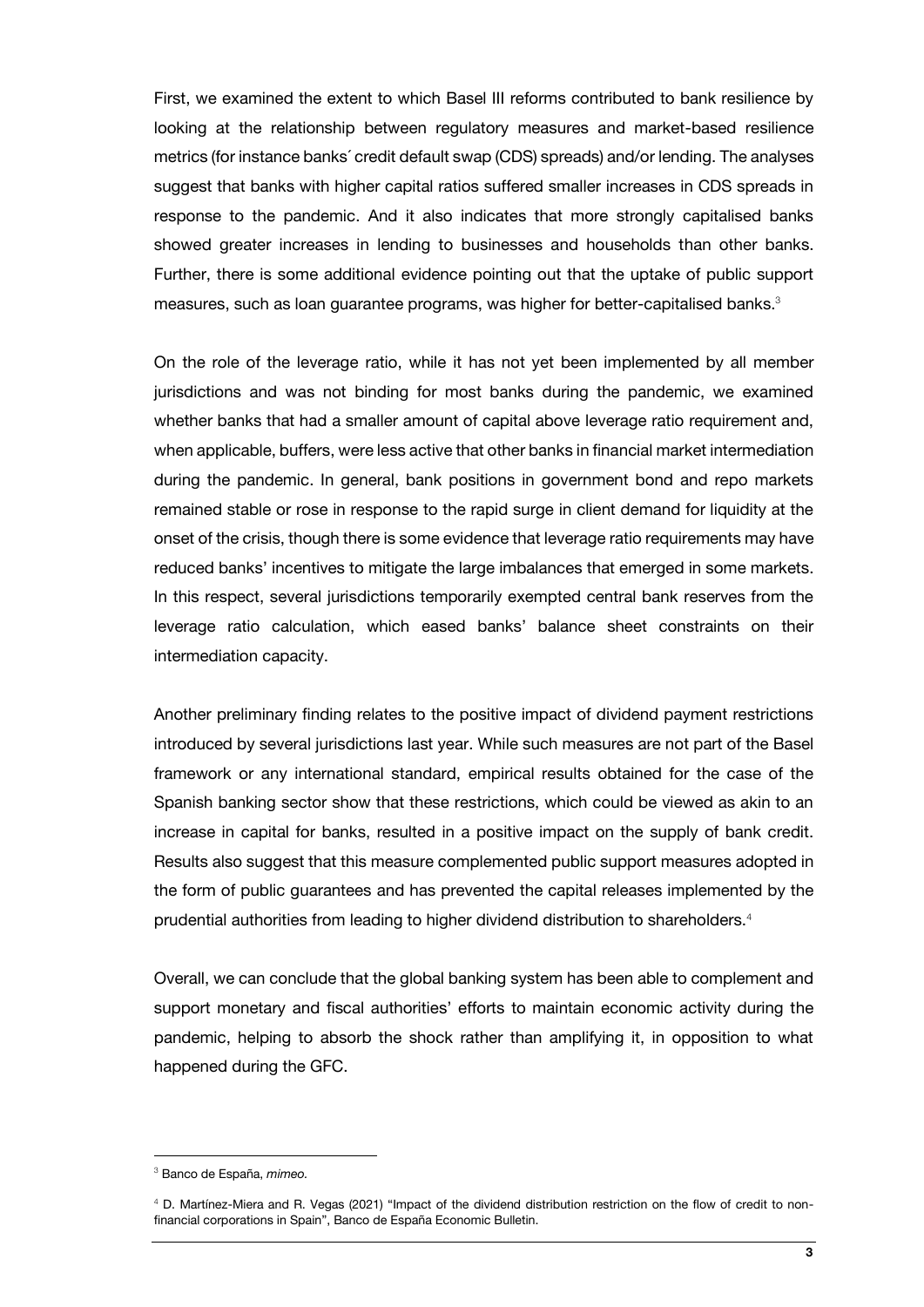Notwithstanding these positive conclusions on resilience of the banking sector, let me also add that the job is far from being finished. The outstanding Basel III reforms, which were finalised in 2017, are aimed at addressing significant fault lines in the global banking system, the gravity of which remain as important today as it was pre-pandemic. Indeed, the primary objective of these reforms is to restore credibility in the risk-weighted capital framework by reducing excessive variability in banks' modelled capital requirements and developing robust risk-sensitive standardised approaches which, besides, would also serve as the basis of the output floor.

Given the "exogenous" nature of the Covid-19 shock, these vulnerabilities were not tested during this pandemic. But it is clear that, if left unaddressed, they will expose material shortcomings in the banking system in future financial crises.

We have to see the outstanding Basel III reforms as a necessary complement to the previous. In this regard, a recent analysis by the  $ECB<sup>5</sup>$  suggests that the GDP costs of implementing these reforms in Europe are modest and temporary, whereas their benefits will help to permanently strengthen the resilience of the economy to adverse shocks. It also finds that potential deviations from the globally agreed Basel III reforms – for example, with regard to the output floor – would significantly dilute the benefits to the real economy.

At the political level, G20 Leaders have repeatedly called for their full, timely and consistent implementation. Now is therefore the time for action.

## *Usability of capital and liquidity buffers*

1

The Basel III framework added an important new feature to regulatory standards in the form of capital and liquidity buffers.

As you very well know, the capital buffer framework comprises the capital conservation buffer (CCoB), the countercyclical capital buffer (CCyB) and buffers for systemically important banks. While each of these buffers seek to mitigate specific risks, they share similar design features and have two objectives: first, to ensure that banks absorb losses in times of stress without breaching their minimum requirements; and second, to help maintain the flow of credit to the real economy in a downturn by lending to creditworthy businesses and households.

<sup>&</sup>lt;sup>5</sup> K Budnik, I Dimitrov, J Gross, M Lampe and M Volk (2021): "Macroeconomic impact of Basel III finalisation on the euro area", European Central Bank Macroprudential Bulletin, issue 14, July.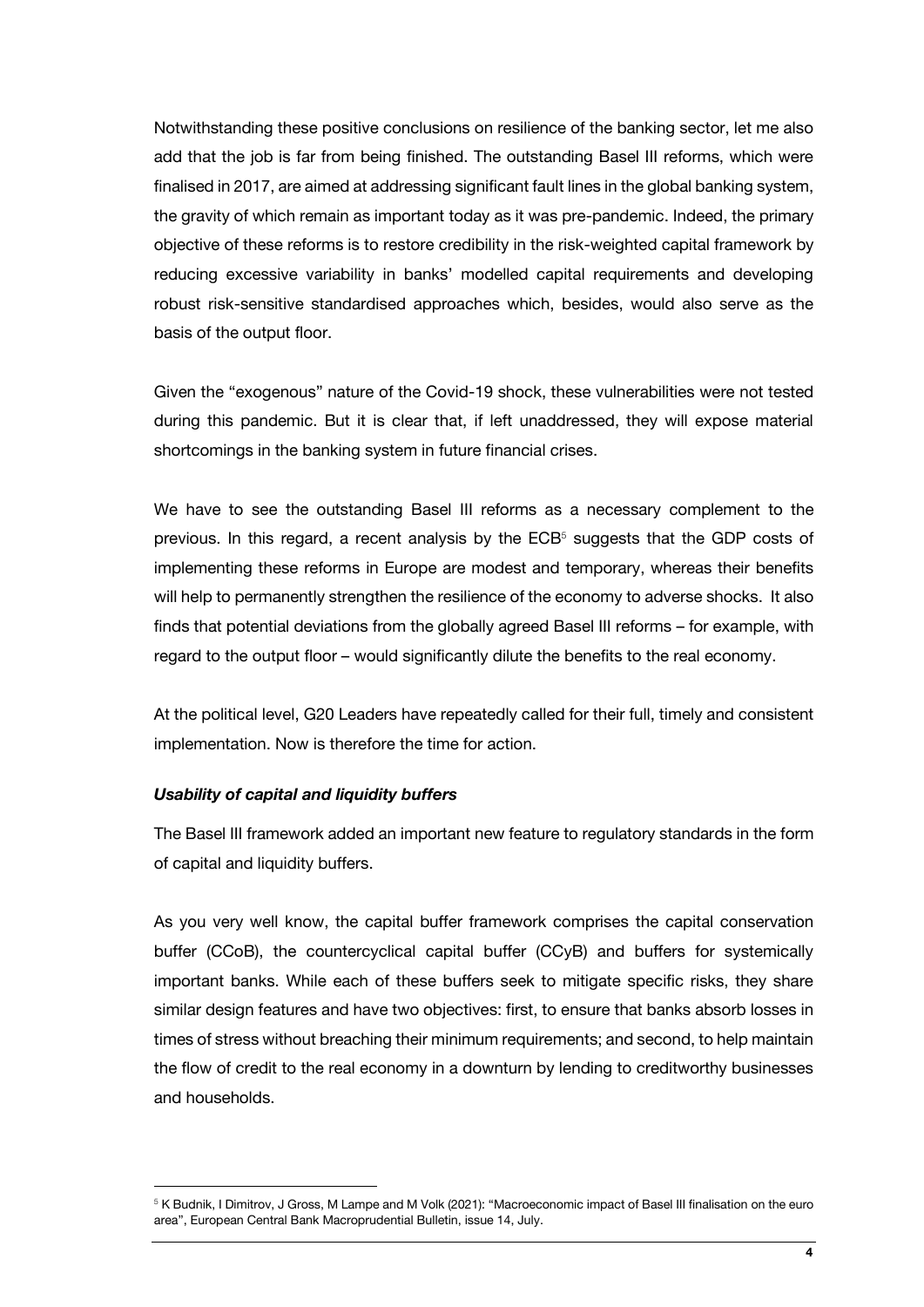Following the outbreak of COVID-19, the Basel Committee has been closely monitoring the use of buffers and has consistently repeated that a measured drawdown of these buffers is both anticipated and appropriate in a period of stress like the current crisis, and that until the crisis is over, supervisors will provide banks with sufficient time to restore these buffers, taking account of economic, market and bank-specific conditions.

The question at stake is whether the capital buffer framework functioned as expected during the pandemic. Again, the answer is not straightforward.

On the one hand, most banks maintained capital ratios well above their minimum requirements and buffers during the crisis. But this has been very much influenced by the mitigating effect derived from the extensive fiscal and monetary support provided to borrowers, the supervisory authorities' decisions to reduce capital requirements and the already mentioned restrictions on capital distributions.

On the other hand, some evidence suggests that banks may have been hesitant to use their regulatory capital buffers had it been deemed necessary in practice. Regression results from a detailed study from the euro area, for example, indicate that banks with less capital headroom tended to lend less during the pandemic when compared to those with more leeway. This study also finds that there was a relatively larger decline in average risk weights at banks with less capital headrooms, perhaps in an attempt to defend capital ratios. Importantly, the analysis indicates that the buffer threshold appears to have been the constraint forcing banks to adjust their behaviour, as lower capital ratios alone did not drive the results. And a bank´s proximity to buffers also appears to have affected the cost of lending: while all banks in the euro area sample lowered lending rates, the lower a bank´s capital headroom, the weaker the reduction on loans.

However, the reasons behind these results are unclear: is this due to banks' uncertainty about their potential future losses? Is it due to the lack of a more formal "forward guidance" by supervisors on the expected restoration of any buffers drawn down? Is it related to banks' low profitability? To wider market stigma? Or is it the result of the overlapping dynamics of different requirements? There is a clear need for more research to disentangle which of these potential reasons is the correct one since the optimal policy response might also differ.

As to the issue of "releasable" buffers, namely, buffers that can be formally "deactivated" or turned off by authorities, the preliminary analysis suggests that the release of such buffers had a positive effect on lending during the pandemic. This includes the release of the CCyB by jurisdictions that had positive rates prior to the pandemic, in addition to the release of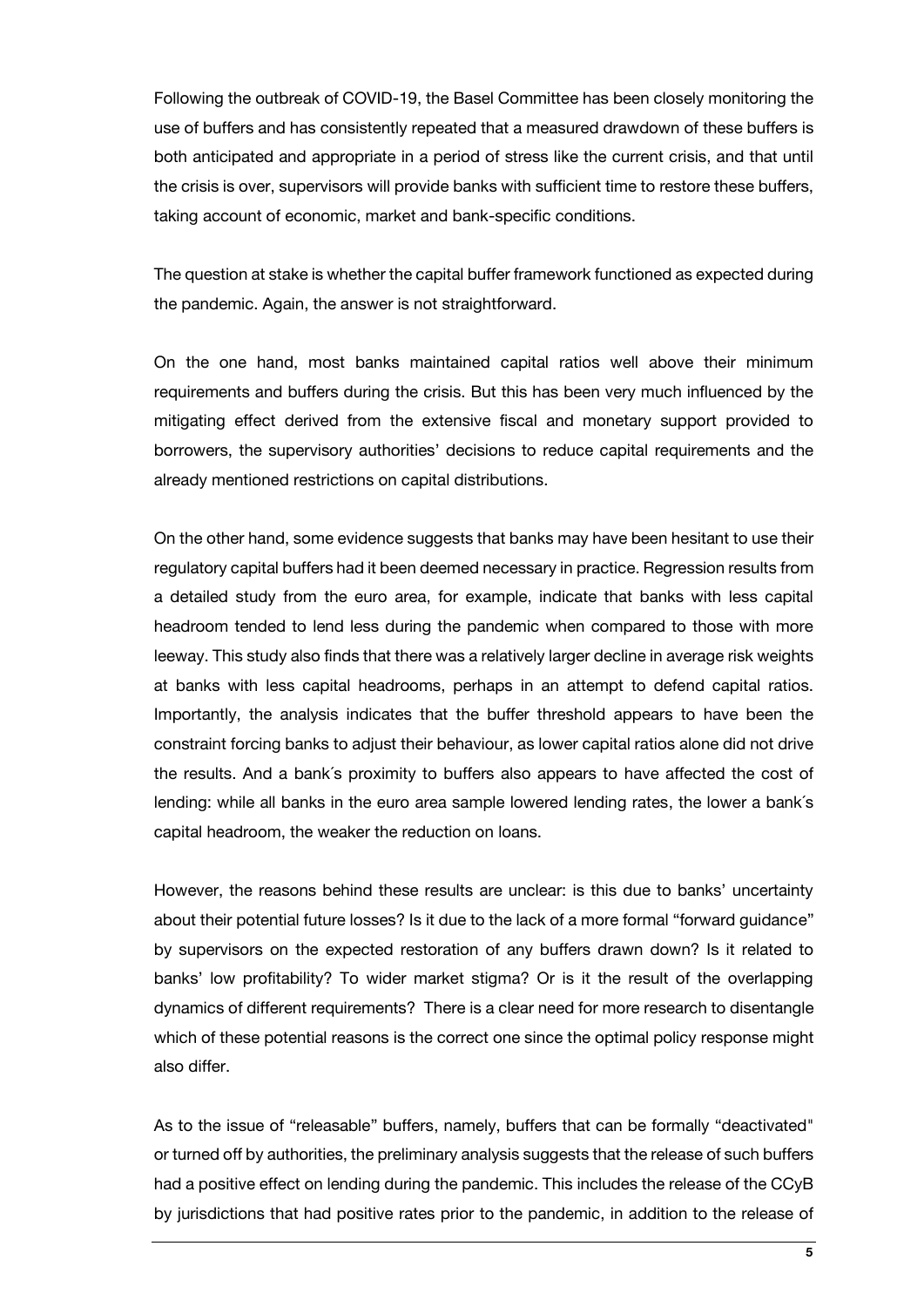other domestic or supervisory buffers. Again, disentangling the effect of these releases is not easy, given the range of support measures adopted. But detailed econometric results for the euro area suggest that banks adjust their internal targets cyclically, raising them when macro-financial conditions deteriorate and lowering them following a reduction in capital requirements<sup>6</sup>. During the pandemic, banks with capital below their target tended to reduce their lending in order to reduce their risk weighted assets and increase their CET1 ratio. And the regulatory releases may have prevented a cyclical rise in capital targets, which could have negatively affected credit supply.

These findings, together with supervisors' survey responses, also suggest that it may be beneficial to consider whether there is sufficient releasable capital in place to address future systemic shocks. The pandemic was an exogenous shock unrelated to the preceding credit cycle. In the future, if authorities have not experienced a previous cyclical increase in risk meriting the activation of the CCyB, there may not be adequate releasable buffer capital if an exogenous shock were to occur. In addition, the release of a positive CCyB in the event of an exogenous shock, such as the pandemic, may result in less capital being available for the future materialization of systemic risks related to ongoing cyclical vulnerabilities.

Let me now turn to the usability of liquidity buffers. Here, the most pertinent buffer is that required by the Liquidity Coverage Ratio (LCR), which seeks to ensure that banks can withstand short-term liquidity stress<sup>7</sup>.

And again, the evidence to date is somewhat mixed.

1

During the March 2020 market turmoil, when the financial market stress was most intense, banks in most jurisdictions experienced downward pressure on their liquidity buffers. Draws on credit lines by customers were the most common and material source of outflows. And deposit inflows were the most common mitigant to liquidity outflows.

However, some banks took management actions (such as borrowing from central banks) too to preserve LCR levels well above the 100% ratio. The extent to which banks took such actions depended on their business models, with banks that relied more on unsecured wholesale money markets particularly impacted. The subsequent public support measures by central banks and governments significantly reduced liquidity pressures. At the same time, these management actions adopted by banks as a defensive strategy against liquidity

 $6$  D. Andreeva P Bochmann and C. Couaillier, "Financial market pressure as an impediment to the usability of regulatory capital buffers", ECB Macroprudential Bulletin, issue 11, 2020.

 $7$  More specifically, the LCR requires banks to hold a buffer of high-quality liquid assets to meet their net stressed cash outflows over a 30-day period.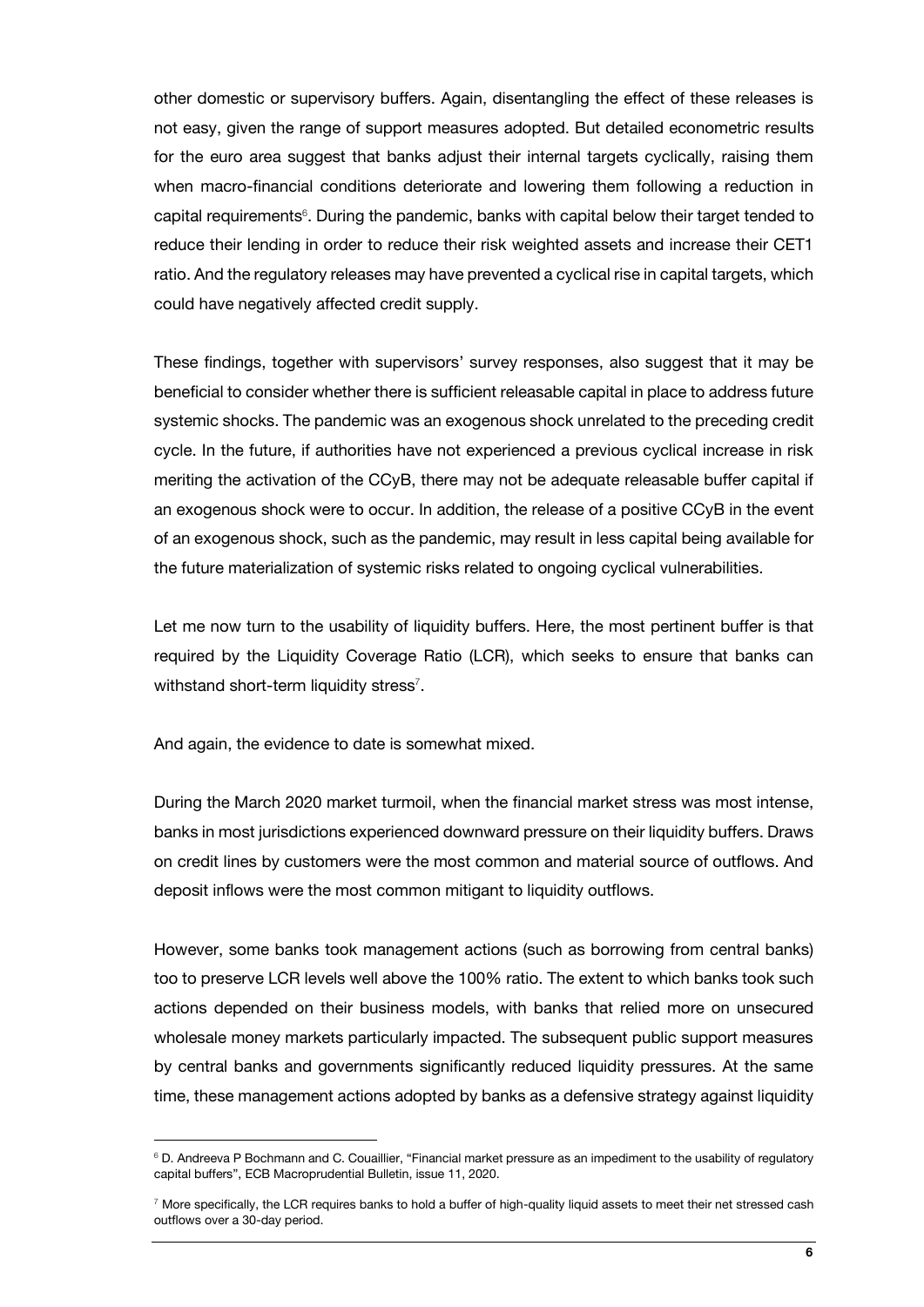stress do not appear to have contributed materially to the wider disruption in financial markets that prompted central banks to intervene in March 2020.

So, all in all, the conclusion taken by the Basel Committee is that, while there might be some issues with the buffer framework in terms of its usability, at this stage it is too early to draw firm conclusions regarding buffer usability and further empirical analysis is needed before considering whether any adjustments to the current framework are warranted.

## *Cyclicality of specific Basel capital requirements*

Moving to the potential (pro)cyclicality of the Basel III framework, the issue at stake is well known: credit loss provisioning tends to increase during economic downturns, resulting in a decline in bank capital levels. In order to maintain required capital ratios, banks may have to reduce lending at the same time that lending is needed to stimulate economic activity. Thus, the possibility that capital requirements could result in (pro)cyclical lending activity is a cause for concern. Similarly, capital requirements regarding banks' market activity may also increase during periods of market volatility, leading banks to reduce their trading activity and potentially undermining market liquidity.

Let me highlight that for the purposes of our evaluation on this topic we have been focusing on how and to what extent some capital requirements co-move with risk. This is quite different from considering pro-cyclicality, which would assess if, and to what extent, capital requirements amplify the economic cycle; we cannot therefore draw any conclusions yet on any causal effects.

The analysis conducted to date has focused on two aspects: fist, credit risk including movements in loan loss provisions, and second, movements in market risk.

On the first issue, we know that, in the aftermath of the GFC, accounting standard-setting bodies introduced expected credit losses (ECL) standards to replace incurred loss (IL) approaches. The move from backward-looking IL to forward looking ECL standards was intended to strengthen financial stability by addressing the "too little, too late" problem of delayed loss recognition.

The pandemic has highlighted concerns regarding the potential cyclicality of the way ECL standards interact with capital requirements. These concerns stem in part from the manner in which ECL approaches use forward-looking economic scenarios to assess loan losses. Generally, it is difficult to predict turning points in normal business cycles using macroeconomic models, let alone the path that unanticipated and unprecedented events, such as the pandemic, could take. A sudden change in economic outlook could lead to a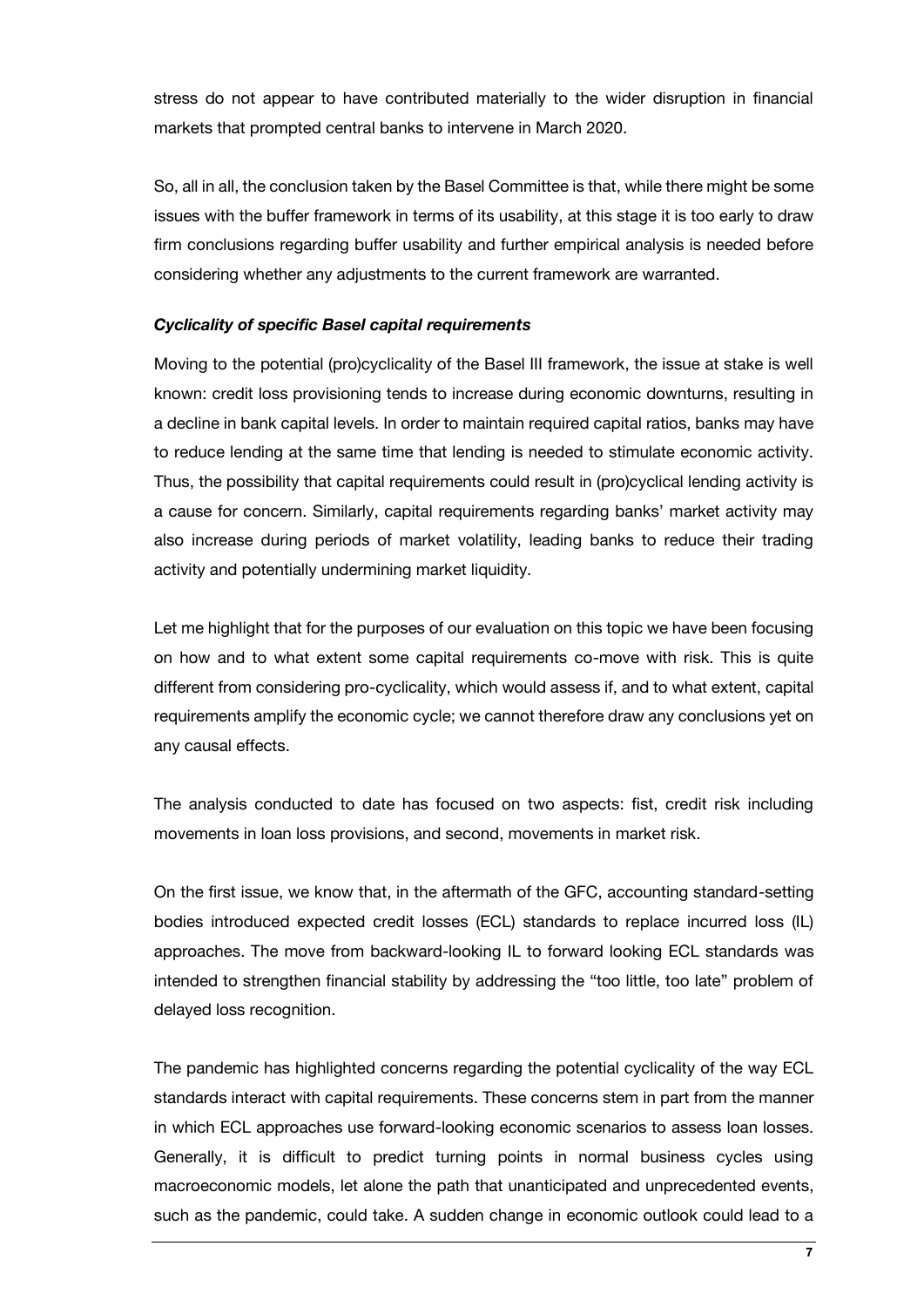sharp rise in provisions and deductions from capital, potentially leading to procyclical lending behaviour. On the other hand, ECL approaches also offer a degree of flexibility, allowing banks to form judgments regarding what might be "reasonable and supportable" forecasts and providing for the use of management overlays based on expert judgment regarding loss models outputs. This flexibility, if exercised appropriately, can help banks fairly present credit risk expectations and mitigate potential sudden changes in provisioning.

Again, here, one should take into account that, early on in the pandemic, regulatory authorities acted pre-emptively to moderate the potential capital impact of ECL provisioning. Specifically, authorities communicated with banks and auditors to ensure they took extensive public sector support measures into account when forming their views regarding the likely economic trajectory and implications for significant increases in credit risk. Regulatory authorities also extended the transition period for the introduction of regulatory capital deductions of provisions.

With all these caveats in mind, the results of the analysis performed by the Basel Committee suggest that the introduction of ECL accounting helped banks recognize loans losses earlier on that the IL approach. They also show that the extensive governmental support measures for borrowers significantly dampened the impact of the economic contraction on banks' capital, in line with the guidance provided by authorities. Additionally, measures taken to delay the recognition of credit provisions in the measurement of regulatory capital also deferred the impact. As such, it is too early to draw clear lesson regarding cyclicality of capital requirements arising from provisioning.

Regarding the market risk framework, the analysis indicates that the heightened financial market volatility caused by the Covid-19 outbreak in the first quarter of 2020 led to significant rises in market risk capital requirements for those banks using internal model approaches (IMA). This increase in capital requirements, largely reflecting the risk sensitivity of the current Basel 2.5 market risk framework, resulted from: (i) an increase in their valueat-risk (VaR) measures; (ii) a larger number of observed backtesting exceptions that, in turn, led to higher capital multipliers to be applied to these VaR measures; and (iii) updates of the stressed financial period to be used by banks for their stressed VaR (SVaR) calculations.

And this led supervisors in several jurisdictions to take targeted measures to address such sources of cyclicality, including temporary reductions of additional capital requirements under IMA, for example by allowing banks to discard backtesting exceptions and/or not requesting that they update their stressed financial period to the Covid-19 pandemic.